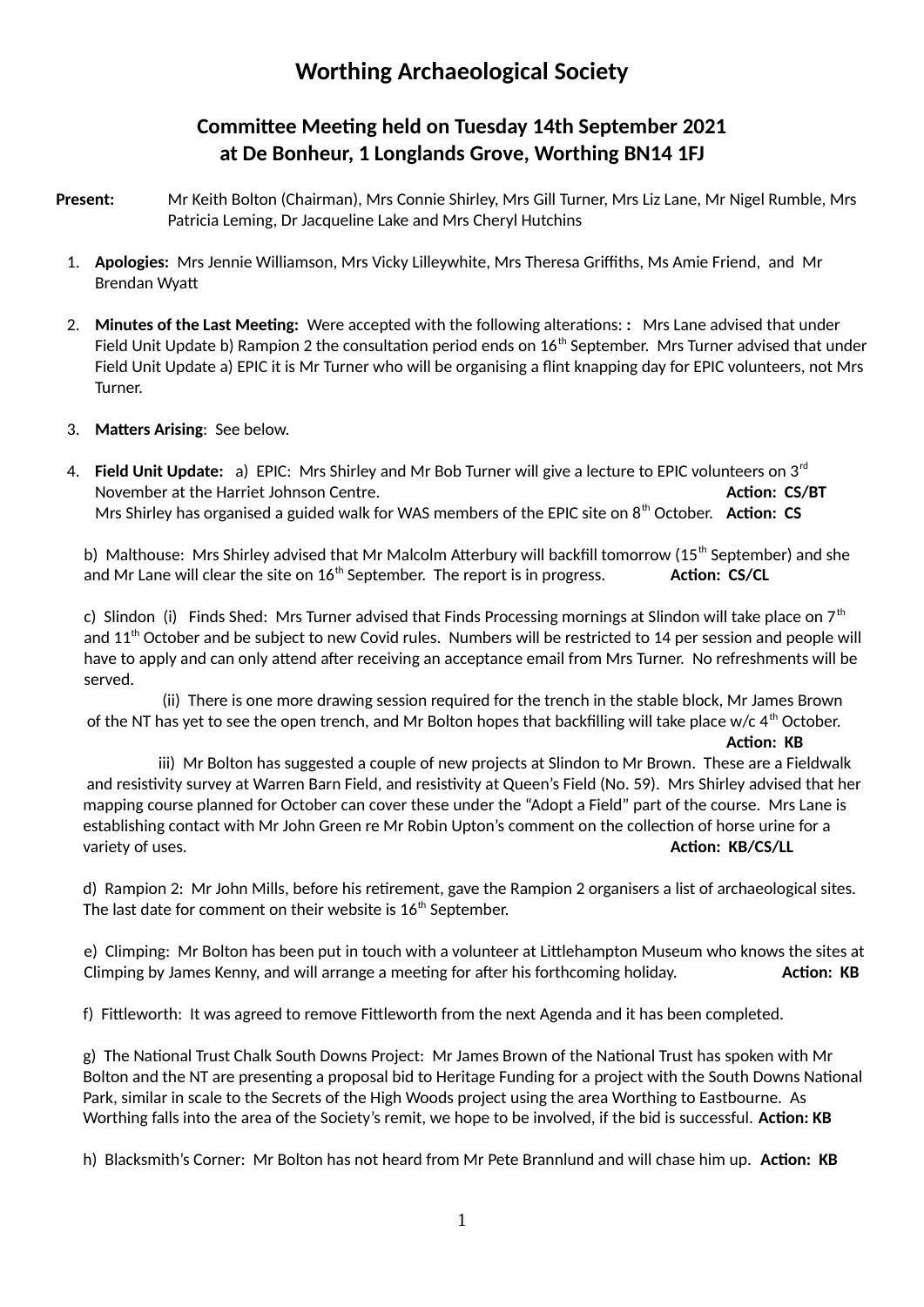j) Measured Survey at Steyning: Mr Bolton has been touch with Judie English who will get back to him with more details shortly. **Action: KB**

k) Brinsbury: Mrs Turner advised that the report will be published in No. 158 of Sussex Archaeological Collections. Deposition of finds is ongoing and they will almost certainly be lodged in Worthing Museum with a selection going to Brinsbury College. The College would like to maintain contact with us. **Action: GT**

I) (i) St Nicholas' Church, Angmering: On  $4<sup>th</sup>$  August Ms Amie Friend gave a talk to the Angmering community at the unveiling of a board at the entrance to St Nicholas' Church garden, telling the story of the church and the Society's dig in June 2015. The garden is maintained by Angmering in Bloom who arranged its erection, and the Society displayed some of the finds at the event.

(ii) Ms Friend is also involved in arranging a Society presence at the Angmering Revealed event on 25<sup>th</sup> September in the Community Centre in Angmering. Volunteers should contact her. **Action: AF** 

5. **Finance:** Mrs Leming had previously circulated the current accounts. A donation from Mr John Sale will go towards the printing costs of the booklet organised by Mr Alex Vincent on the Society's centenary in 2022. Day schools made a small profit. Under expenditure Mrs Leming advised there would be money for a new computer as our old one is too old for some lecturers to use. Mr Rumble and Mrs Shirley will liaise and make a purchase up to  $\epsilon$ 500 including any necessary software. Printing has increased since last year and the  $\epsilon$ 40 subscription to ICO was approved. Field Unit expenses are increasing due to resumption of work this summer. HMRC confirm they have received correspondence that Mrs Leming has taken over from Mrs Shirley re Gift Aid. It was agreed to resume the Zoom licence, other small payments to Sompting Estates, backfilling and toilets expenses will be paid and the total station serviced.

Travel Expenses: It was agreed that certain travel expenses should be reimbursed by the Society. The National Trust can be contacted to see if they would include these under their existing volunteer arrangements.

- 6. **Membership:** Mrs Lane advised that new members have joined this last lockdown year and now there are 73 Ordinary members have paid members, and 20 Life and 16 Honorary members, making a total of 109.
- 7. **Newsletter:** Mrs Lane asked for pieces to go in the next Newsletter to go out at the end of September and Mr Bolton said he would write something on the Stableyard. **Action: LL/KB** Action: LL/KB **Journal:** Mrs Hutchins has some articles in the pipeline and will chase up members who offered them. **Action: CH**
- **8. Study Days**: David Rudling on Coins and Tokens, Part 1 600AD 1600 a half day on 13 November in the Museum Education Room. Dr Lake is arranging 3 other bookings at a venue tba.
- **9. Lectures:** The first lecture of the season will be on Zoom on 12<sup>th</sup> October with Mrs Shirley and Mr Turner on EPIC . Zoom lectures will also take place on  $7<sup>th</sup>$  December and 11<sup>th</sup> January 2022. The following dates have been booked at Worthing Sixth Form College: 9<sup>th</sup> November 2021, 8<sup>th</sup> February 2022, 8<sup>th</sup> March 2022 (AGM), and 12<sup>th</sup> April 2022, and more information on subject matter will be available later. No refreshments will be available at lectures in the Sixth Form College and parking is free. **Action: TG/JL Action: TG/JL**
- 10. Other Events: (i) The next Field Unit Forum will be held on 5<sup>th</sup> October at St Botolph's Church Rooms, Heene, 7.30-9.00pm.
	- (ii) Dr Lake will contact Mr Mike Tristram to arrange the use of the barn at Sompting for  $16<sup>th</sup>$ December. We may make a small charge to cover costs. **Action: JL**
	- (iii) The Autumn Social will take place on 26<sup>th</sup> November at the Gardeners' Arms. Action: CS
	- (iv) Mrs Shirley will be running a Mapping Course with 3 sessions on Saturday mornings  $(2^{nd} \& 16^{th}$  October and 6<sup>th</sup> November) at a cost £25 at Worthing Sixth Form College.
- **11. GDPR:** Mrs Leming would like someone to take over from her with effect from next year's AGM. She will make out a list of what this entails by then and the Society hopes a volunteer steps forward. She requires the